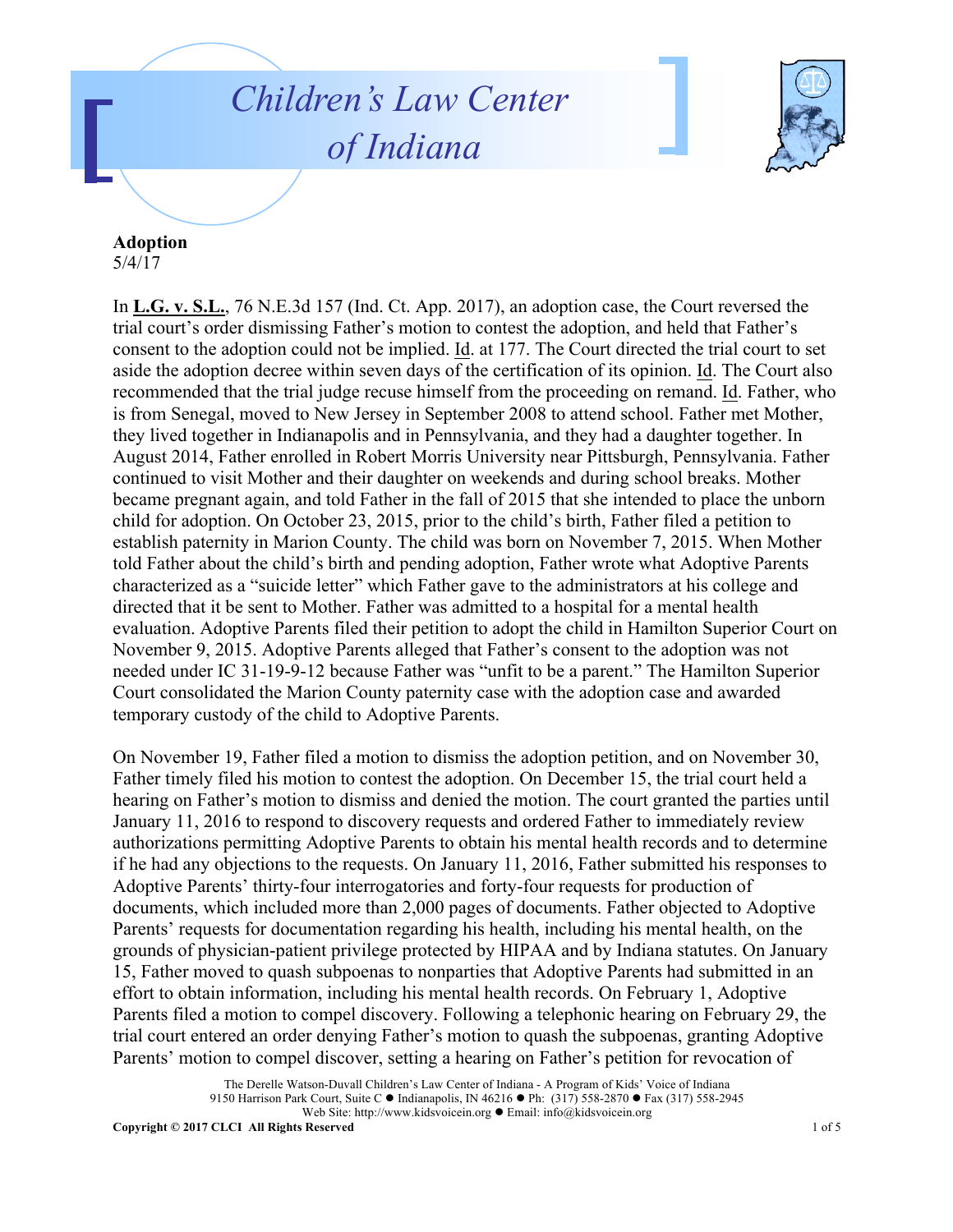temporary custody and for parenting time on April 25, and setting a discovery deadline of April 18. The court ordered Father to sign authorizations for release of his medical, mental health, school, and employment records.

On March 15, Father filed a motion to continue the evidentiary hearing on his motion to contest the adoption on the grounds that the discovery deadline of April 18 did not provide sufficient time to prepare for the hearing. After a hearing, the court issued an order granting Father's motion for a hearing on release of his mental health records and deemed Adoptive Parents' motion to compel filed on February 1 as a Petition for Release of Mental Health Records pursuant to IC 16-39-3-3. The court scheduled the hearing on the release of Father's mental health records on April 11. On March 28, Father filed his motion for a finding of paternity, to which he attached a copy of the paternity DNA test results that appeared to show he is the child's biological father. Father also filed a motion for an interpreter under IC 34-45-1-1 because his native language is French, he could not afford an interpreter, and Adoptive Parents' attorney had claimed to have difficulties understanding Father. On April 11, the court heard argument on Father's request for an interpreter and denied it, finding it "groundless and frivolous" and that it was "filed so as to cause delay." The court clarified that although the court was to decide whether Father's records were to be disclosed, Father had to provide authorizations so as not to delay the proceedings. The court ordered Father's mental health records released and granted Father's motion to continue the evidentiary hearing on his motion to contest the adoption that had been previously set on April 25. The court did not reschedule the hearing on Father's motion to contest the adoption.

On April 11, Adoptive Parents filed their Supplement to Motion for Sanction of Dismissal Under Trial Rule 37 and IC 31-19-10-1.2(g) for Failure to Prosecute the motion to contest the adoption. The parties agreed and the court ordered that Adoptive Parents would take Father's deposition "on or before April 18, 2016, and/or by agreement of the parties." The day following the court's order, Father's attorney attempted to transmit Father's mental health records by facsimile, but the transmission was terminated by the receiving party. On April 13, Father provided signed authorizations to Adoptive Parents for release of his mental health records. Father's deposition was scheduled for the morning of April 18. On the evening of April 17, Father contacted his attorney to inform her that he was having transportation problems and could not travel from Pittsburgh to Indianapolis in time for the deposition. Father's attorney contacted Adoptive Parents' attorney and requested that Father be deposed over the telephone, a later time on April 18, or at any other time. Adoptive Parents' attorney refused to conduct the deposition via telephone or at any other time. After Father did not appear for the April 18 deposition, Father's attorney filed a motion to withdraw her appearance, which the court granted. At a hearing on April 22, Father appeared by telephone and requested the appointment of new counsel, which the court granted. Father's new attorney moved for a continuance, which the court granted. The court set a hearing on May 10 to address Adoptive Parents' motion to dismiss Father's motion to contest the adoption and ordered Father to show cause why his motion to contest the adoption should not be dismissed for failure to comply with discovery orders. Father appeared in person and by counsel at the hearing on May 10, and testified regarding his participation in the discovery process and his failure to appear for his deposition. On June 13, the court entered an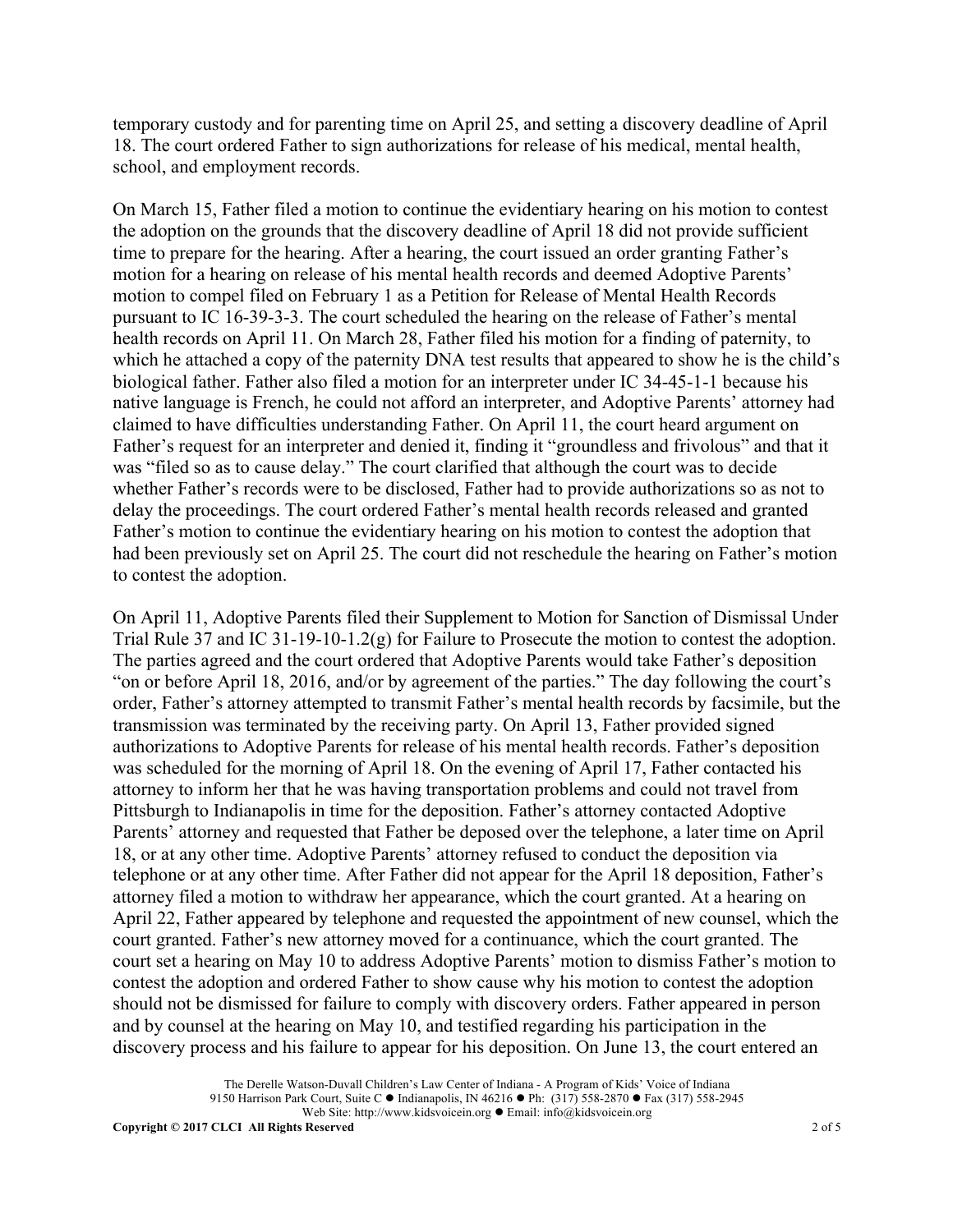order dismissing Father's motion to contest the adoption with prejudice and concluding that his consent to the adoption was implied by statute. The court's order included findings and conclusions that: Father's course of frivolous objections to the production of his mental health records was designed to impede the ability of Adoptive Parents to try the case on April 25, 2016; Father failed, without justification, to appear for his deposition; Father had not shown good cause why his motion to contest the adoption should not be dismissed for failure to appear at the deposition, failure to appear at the April 22 hearing, and failure to provide complete discovery. The court found that Father had failed to prosecute his motion to contest the adoption and that IC 31-19-9-12(2) provides that a putative father's consent to adoption is irrevocably implied without further court action if he fails to appear at the hearing to contest the adoption. The court granted the adoption on July 20, 2016.

**The trial court's conclusion that dismissal of Father's motion to contest adoption was warranted because of Father's failure to provide complete discovery of his mental health records without undue delay was not supported by the evidence and was clearly erroneous.**  Id. at 170. On the issue of his failure to timely provide complete discovery, Father asserted that Adoptive Parents were responsible for the delay in obtaining his mental health records because they did not comply with filing a petition for release of his records pursuant to IC 16-39-3-3. Father argued that the trial court erred when it attributed the delay to Father and dismissed his motion to contest the adoption on that basis. The Court agreed with Father's argument. Id. at 168. Quoting Williams v. State, 819 N.E.2d 381, 385 (Ind. Ct. App. 2004), *trans. denied*, the Court explained that "[d]iscovery of mental health records [is] subject to the particularized requirements" of IC 16-39-2 and -3. L.G. at 168-69. The Court noted IC 16-39-2-2 provides that a patient's mental health record is confidential and shall be disclosed only with the consent of the patient unless otherwise provided in IC 16-39-2 and -3. Id. at 169. The Court also noted that, in his discovery responses on January 11, Father objected to the unqualified release of his mental health records, so Adoptive Parents were required to: (1) petition for release of the records (IC 16-39-3-3(2)); and (2) provide notice to Father and the mental health providers of a hearing on that petition (IC 16-39-3-4). Id. The trial court was then required to hold a confidential hearing (IC 16-39-3-6) and make findings pursuant to IC 16-39-3-7 that: (1) other reasonable methods of obtaining the information were not available or would not be effective; (2) the need for disclosure outweighed the potential harm to the patient. Id. The Court observed that Adoptive Parents never filed the petition required by IC 16-39-3-3(2), but instead the trial court "deemed" Adoptive Parents' motion to compel to be a petition for Father's mental health records under IC 16-39-3-3 and set a hearing for April 11. The Court found the delay until April 11 was due to Adoptive Parents' noncompliance with the Indiana Code and was wholly attributable to them. Id. The Court explained that Father was entitled to object to Adoptive Parents' demands for the unqualified release of his mental health records until they had filed a petition and requested a hearing in compliance with Indiana law. Id. at 170. The Court said Father's objections "were based upon the unambiguous command of the statute enacted by our legislature and supported by precedent", citing Buford v. Flori Roberts, Inc., 663 N.E.2d 1159, 1161 (Ind. Ct. App. 1996). L.G. at 170.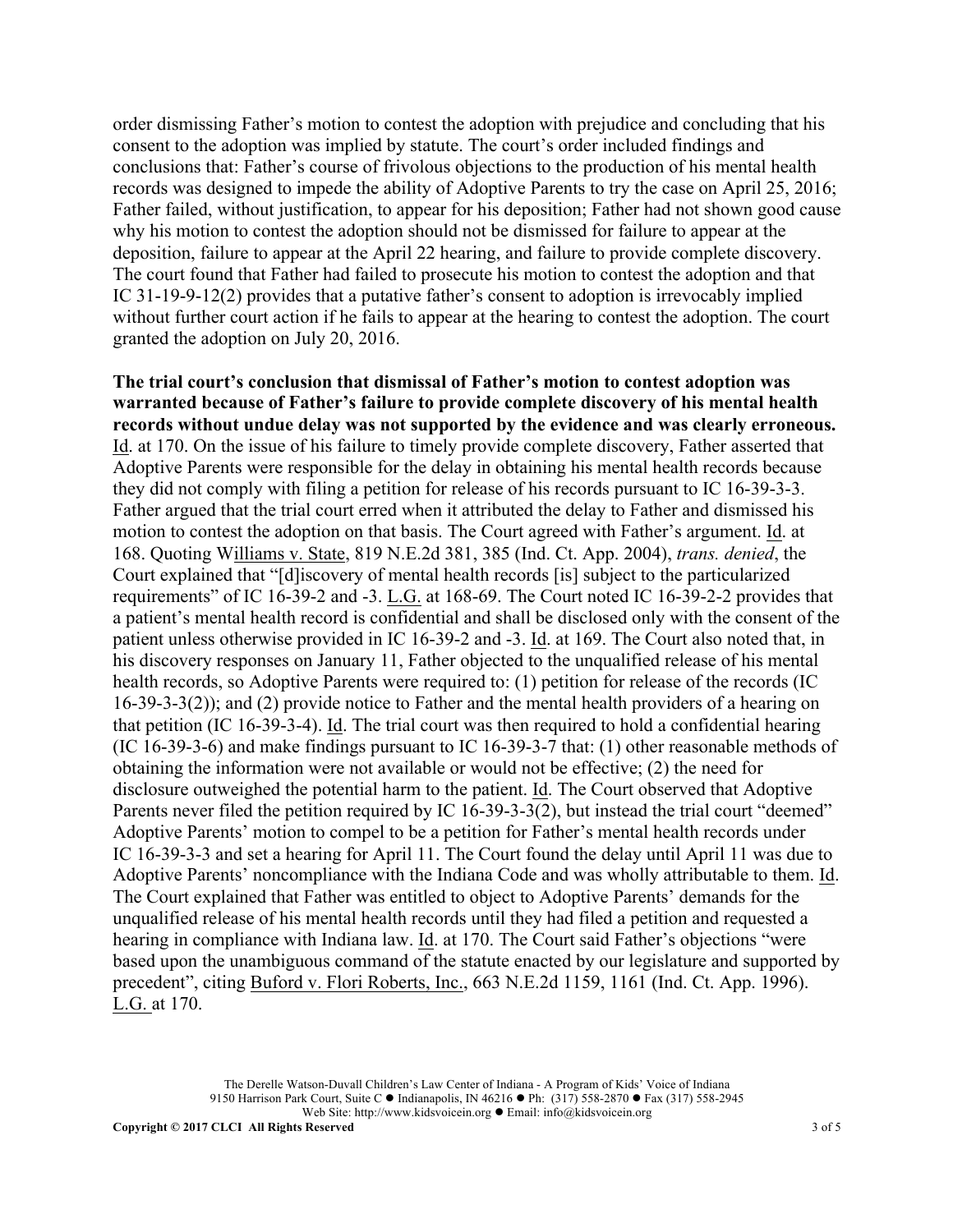**The trial court erred when it based its dismissal of Father's motion to contest the adoption on Father's failure to appear in person at the April 22 motions hearing.** Id. at 171. The trial court concluded that: (1) Father failed, without justifiable cause, to appear in court on April 22, 2016, despite being ordered to appear personally, and (2) IC 31-19-9-12(2) provides that putative father's consent to adoption is irrevocably implied without further court action if the putative father "having filed a motion to contest the adoption in accordance with IC 31-19-10, fails to appear at the hearing set to contest the adoption." Id. at 170. The Court concluded the trial court's judgment on this issue was clearly erroneous. Id. The Court noted that: (1) the April 22 hearing was *not* the hearing set to contest the adoption; therefore, IC 31-19-9-12(2) was inapplicable; (2) Father called the court and appeared by telephone; (3) Father moved to continue the hearing and requested that the court appoint new counsel to represent him; (4) Father was entitled to counsel in this proceeding (In Re G.W.B., 776 N.E.2d 952, 954 (Ind. Ct. App. 2002); (5) the court granted Father's request for counsel an motion or continuance (emphasis in opinion). Id. at 170-71.

**The Court reversed the trial court's order dismissing Father's motion to contest the adoption and remanded with instructions for the court to hold on evidentiary hearing on the motion.** Id. at 174. Father maintained that dismissal for failure to appear at his first scheduled deposition on April 18, 2016, was unjust, and the Court agreed with Father. Id. at 171. The Court noted: (1) Father lived approximately five and one half hours away from Indianapolis, did not own an automobile, and depended on others for transportation to Indianapolis; (2) before the deposition, Father had not failed to appear, either in person or by counsel for any matter in the case; (3) Father contacted his attorney the night before the scheduled deposition and informed her that his planned transportation to Indianapolis had fallen through; (4) Father's attorney contacted Adoptive Parents' attorney and requested that the deposition be rescheduled for the afternoon of April 18, or that the deposition be taken via telephone, but Adoptive Parents' attorney refused to reschedule the deposition or to take the deposition via telephone. Id. at 171- 72. In support of his contention that dismissal of his motion to contest the adoption based on his failure to attend the deposition was unjust, Father cited Nagel v. Northern Indiana Public Service Company, 26 N.E.3d 30, 39-40 (Ind. Ct. App. 2015), *trans. denied*. L.G. at 172. In Nagel, the Court said that, "[i]n determining the appropriateness of default judgment as a discovery sanction, there is a marked preference in Indiana for deciding disputes on their merits…" L.G. at 172. Quoting Wright v. Miller 989 N.E.2d 324, 330 (Ind. 2013), the court said that, "*[i]f possible, trial courts should impose sanctions that have a minimal effect on the evidence presented at trial and should not impose sanctions at all if the circumstances indicate that sanctions would be unjust*.*"* (Emphasis added in L.G. at 172). The Court held that dismissal of Father's motion to contest the adoption based solely on his failure to appear for his first scheduled deposition, despite his offer to be deposed late that *same day* was unwarranted and, given the fundamental interests at stake, unjust (emphasis in opinion). Id. at 172. The Court agreed with Father that the fundamental importance of the issues in this matter warranted less draconian ways to sanction him for his failure to appear at his deposition. Id. at 173. The Court opined that Adoptive Parents' attorney's outright rejection of Father's request to reschedule Father's deposition from the morning to the afternoon of the same day or at any other time by the attorney for was unreasonable. Id. Given that there was no hearing set to contest the adoption,